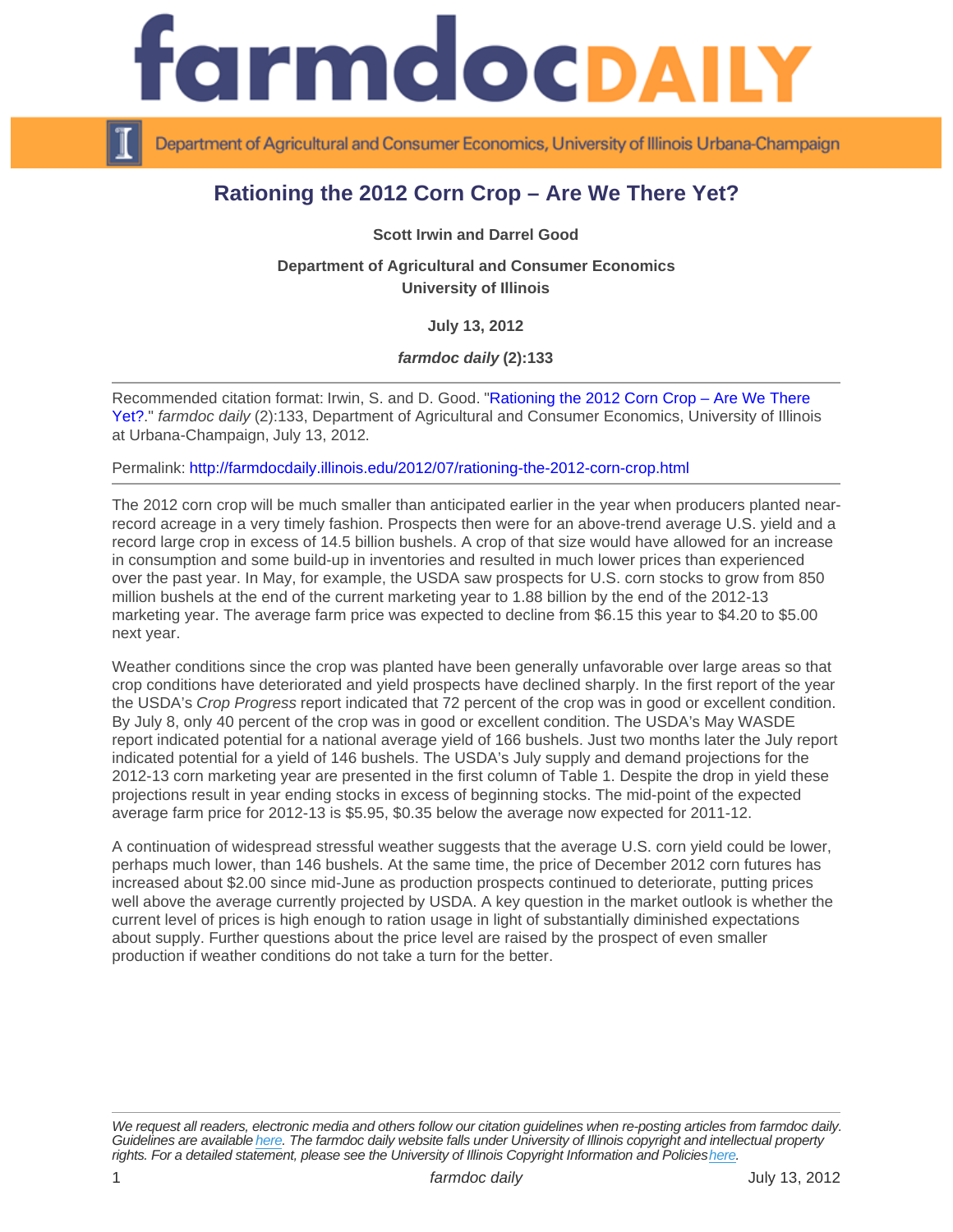We provide estimates in Table 1 of how the corn crop would be allocated to various uses and the implications for price under several alternative yield scenarios. We consider scenarios where U.S. average yields range from 140 bushels to 125 bushels, in 5 bushel increments. Please note that the yield scenarios reflect what we believe is a plausible range of yield outcomes for this "what if" analysis, but we do not take a position on the likelihood of any particular scenario at the present time.

The projections of total production, total consumption, and consumption by category for each scenario are based on several key assumptions:

- 1. Acreage planted but not harvested for grain totals 9 million acres rather than 7.55 million estimated in the USDA's June Acreage report. This is similar to the acreage not harvested in previous drought years like 1988 and 2002.
- 2. Minimum year-ending stocks are equal to 5 percent of consumption. While there is not a clear consensus on the minimum level of "pipeline" stocks needed to bridge the period between the end of a marketing year and the next harvest, we believe the experience of recent years indicates this is a reasonable estimate.
- 3. Export demand is likely stronger than that implied by USDA's July balance sheet due to production problems in other parts of the world, notably Argentina. This is reflected in an initial projection of 1.7 billion bushels rather than the 1.6 billion used by the USDA.
- 4. Export demand is relatively price inelastic, so that exports decline modestly with smaller supplies and higher prices.
- 5. Domestic processing demand is also relatively price inelastic, so that non-ethanol processing uses decline modestly with smaller supplies and higher prices.
- 6. Feed demand is relatively more price elastic than export or domestic processing demand so that feed and residual consumption declines with smaller supplies and higher prices. We impose the assumption of a 3 percent decline in feed and residual use for each incremental decline in yield. However, we also assume that for each bushel decline in corn consumed for ethanol, there is a one-third bushel increase in corn feeding to offset the reduction of distiller's grain production. This is a simplifying assumption since some distiller's grain is exported and the reduction in output would not impact domestic supplies one-for-one. Some of the decline in distiller's production might instead boost corn exports.
- 7. The projection of ethanol use of corn is calculated as a residual, which means we assume that ethanol use is the most price elastic component of corn usage.It is widely argued that ethanol use is perfectly price inelastic up to the quantity mandated under the Renewable Fuel Standard (RFS). But this ignores the feature of the RFS that allows fuel blenders to accumulate carryover stocks of RINS credits that can be used to meet the mandate in lieu of blending actual gallons of ethanol. Previous estimates of the stock of RINS found in [this earlier farmdoc daily post](http://www.farmdocdaily.illinois.edu/2012/03/is_the_ethanol_mandate_truly_a.html) by Nick Paulson indicate that blenders probably hold at least 2 billion gallons of RINS that could be used to partially meet the RFS mandate during the 2012-13 marketing year. Technically, we assume that ethanol use is the most price elastic category up to the point where the available stock of RINS is used up. Without policy changes ethanol use after the stock of RINS is used up would become perfectly price inelastic. One additional topic deserves mention. Fuel blenders also have the option to defer up to 20% of the RFS mandate in a given year but this "borrowing" has to be made up in the following year. This could make the breakpoint where ethanol use becomes perfectly inelastic even lower. However, we do not believe it is reasonable to project substantial usage of the borrowing provision because the additional quantities would push ethanol blending above the 10% blend wall in the following year. See our earlier post [here](http://www.farmdocdaily.illinois.edu/2012/05/is_the_long_ethanol_boom_comin_1.html) for a discussion of ethanol blend wall issues.
- 8. The projected average farm price for each scenario uses the USDA projection as a starting point and applies an estimate of the total price flexibility coefficient reported in a recent article by Mike Adjemian and Aaron Smith found [here.](http://ajae.oxfordjournals.org/content/94/4/978.abstract) We use their flexibility estimates for the current era of large ethanol use. Specifically, we use an estimate of -3, which, in order to be conservative, is approximately equal to the upper end of the 95% confidence limit (smallest in absolute value) of their flexibility estimates for the current time period. This estimate implies that for each 1 percent total supply declines price is projected to increase 3%.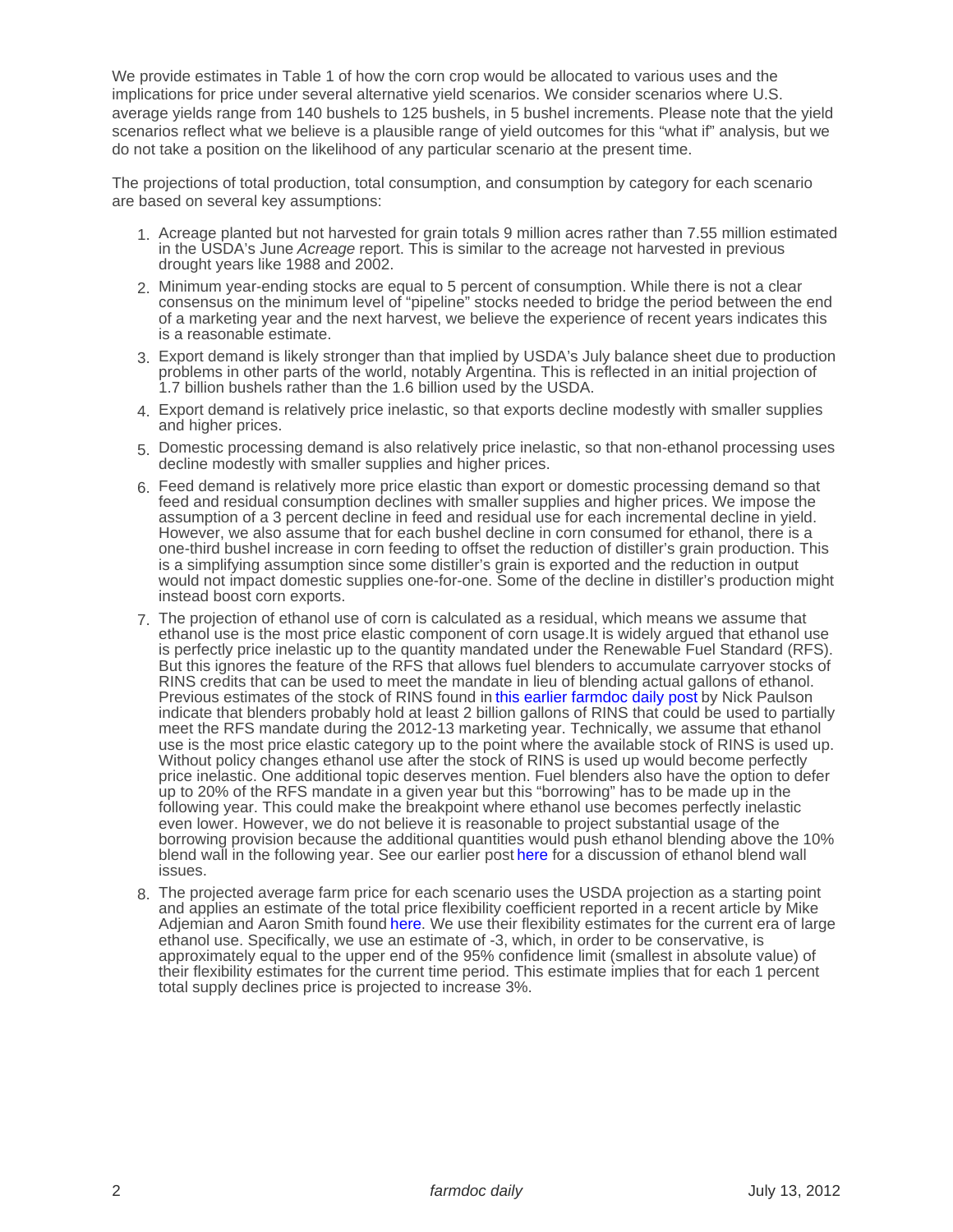The projections based on the previous assumptions are found in Columns 2 through 5 of Table 1. Note the very modest declines in feed and residual use of corn with lower yields and higher prices, which seems to be a contradiction of assumption (6). However, total corn-based feed consumption would decline much more rapidly than implied by the corn feed and residual projection. This is due to the decline in feeding of distiller's grain, which is driven by the more rapid pace of decline in ethanol use (and production). Progressively more liquidation of livestock numbers would be required with each 5 bushel decline in the average corn yield through this implied distiller's grain pathway.

| Harvested acres (mil.)            | USDA July | Alternative Yield Scenarios |        |        |        |
|-----------------------------------|-----------|-----------------------------|--------|--------|--------|
|                                   | 88.851    | 87.4                        | 87.4   | 87.4   | 87.4   |
| Yield (bu./ac.)                   | 146       | 140                         | 135    | 130    | 125    |
| Production (mil. bu.)             | 12,970    | 12,236                      | 11,799 | 11,362 | 10,925 |
| Beginnning stocks (mil. bu.)      | 903       | 903                         | 903    | 903    | 903    |
| Imports (mil. bu.)                | 30        | 30                          | 30     | 35     | 35     |
| Supply (mil. bu.)                 | 13,903    | 13,169                      | 12,732 | 12,300 | 11,863 |
| Exports (mil. bu.)                | 1,600     | 1,700                       | 1,700  | 1,600  | 1,600  |
| Non-ethanol processing (mil. bu.) | 1,420     | 1,420                       | 1,370  | 1,370  | 1,320  |
| Ethanol (mil. bu.)                | 4,900     | 4,700                       | 4,366  | 4.110  | 3,773  |
| Feed and residual (mil. bu.)      | 4,800     | 4,722                       | 4,690  | 4,634  | 4,605  |
| Consumption (mil. bu.)            | 12.720    | 12,542                      | 12.126 | 11.714 | 11.298 |
| Ending stocks (mil. bu.)          | 1,183     | 627                         | 606    | 586    | 570    |
| Stocks-to use (%)                 | 9.3       | 5.0                         | 5.0    | 5.0    | 5.0    |
| Average farm price (\$/bu.)       | 5.90      | 6.90                        | 7.50   | 8.09   | 8.69   |

The projections also imply that ethanol production would eventually drop below the mandated level of blending. We calculate the mandated level for the 2012-13 corn marketing year at 13.6 billion gallons, which would require processing of about 4.9 billion bushels of corn. However, as noted in the discussion of assumption (7) part of that the mandate can be satisfied by accumulated RINS from production that exceeded the mandate the past two years. We estimate that maximizing the use of those RINS suggests that a minimum of about 3.92 billion bushels of corn would be required to meet the mandate. Under the demand assumptions in this analysis, an average yield much below 130 bushels would not provide adequate corn supplies to meet the mandate even making full use of the available stock of RINS credits. Such a situation would require more severe reductions in consumption in other categories (likely in feed use) or some partial waiver of the mandate. Nonetheless, it is still noteworthy how low the U.S. average corn yield can sink before the RFS mandate becomes binding and much more drastic adjustments are forced on other categories of use. This highlights the key role that the RINS credits are likely to play in the upcoming marketing year.

## **Implications for Price**

What about the question posed at the beginning of this post? Is the current level of prices high enough to ration usage in light of substantially diminished expectations about supply? In central Illinois, the current forward bid for harvest delivery of corn is about \$7.20. This is consistent with the scenarios where yield is between 135 and 140 bushels. If yield turns out to be above 140 then current prices would appear to be sufficient, and perhaps more than sufficient, to ration usage. An average yield of 135 bushels or less would require substantial further rationing, resulting in record high average prices. Under such a scenario, history suggests that prices may go well above the expected average price in order to initiate the additional rationing process. Prices have probably not yet gone high enough to accomplish the necessary rationing if the average yield is below 135 bushels.

In closing, it is important to emphasize that our analysis should be viewed for what it is–a simple, first